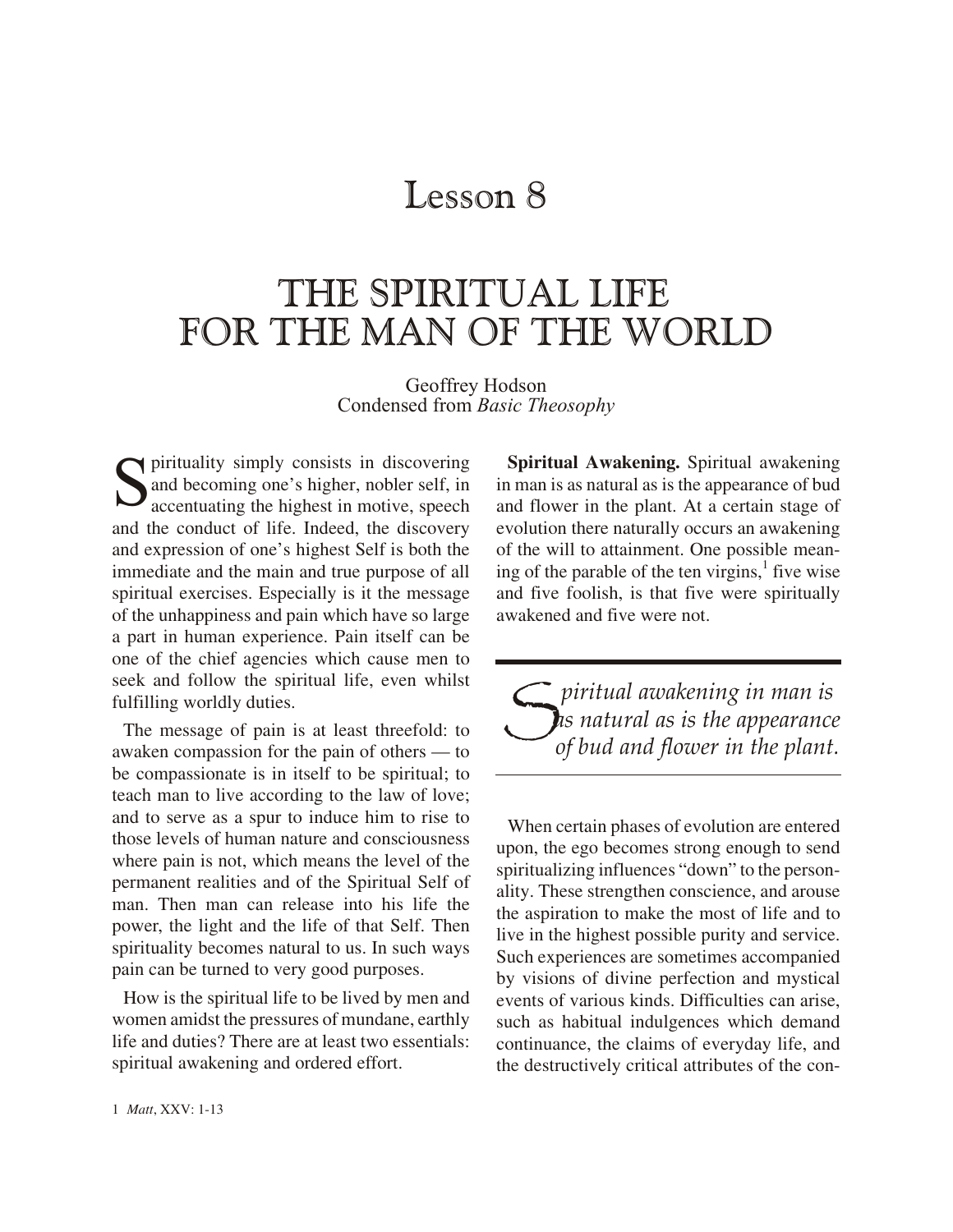crete mind. In spite of these, the Path is ultimately chosen because it is the only way of life. It is chosen for the sole reason that the individual cannot help himself, the choice being completely spontaneous. It is, in fact, the natural re-

*S* pirituality simply consists in<br>discovering and becoming<br>one's hioher nobler self in *dis cov er ing and be com ing one's higher, no bler self, in ac cen tu at ing the high est in mo tive, speech and the con duct of life. In deed, the discovery and expression of one's high est Self is both the im me di ate and the main and true purpose of all*  $s$ *piritual exercises.* 

sult of hundreds of lives of growth, culminating in an inward resolve, an irrevocable will to attainment, to spiritual victory. For the awakened Soul, "There is no other path at all to go."<sup>2</sup>

Three interior experiences are then passed through. Firstly, mentally awakened man seeks the answers to the problems of life. He demands logic in religion and justice from God. His interest in philosophy and religion deepens. He begins the great search for knowledge, which is often has tened by such painful experiences as worldly failure, bereavement, frustration, and even disaster.

Second, the neophyte also experiences both an awakening of will and a divine discontent. The outer man becomes aware of the "inexpressible longing  $\ldots$  of the inner man for the infinite." Dissatisfaction, self-shame, the sense of failure even amidst material success — all these act as spurs. He recognizes that selfishness and materialism have ruled his life, and sees how harmful they are and how hurtful to others he has been. He knows he has been drifting, and that purposelessness was the cause of much suffering and failure in his life. He notes with pain that faculties have remained undeveloped, that indulgences have not been outgrown, and he sees in his former life a general smallness of aim. He thereupon determines to rise above these and other faults.

At this stage help becomes available. The aspirant meets a teacher, either interiorly, externally or both. Life it self also comes to his aid, in that opportunities for progress and service offer themselves. Looking back later, he dis covers that indeed his whole life has been guided. When such spiritual aspirations awaken, it is important to respond outwardly, as by a desirable change of habit, an uttered prayer or an act of renunciation, restitution, or service.

The third experience which accompanies the true awakening of the soul is a diminution of the sense of separateness and an increase of those of kinship and responsibility. There is a change of nature from getting to giving, and a change of accent from the personal to the impersonal, from the smaller self to the larger Self. An expansion of mind, of outlook, is experienced, a greater kindliness develops. A Cause is generally adopted and the spirit of dedication takes up its abode within the awakened man. All this is quite unforced, being perfectly natural and utterly sincere. In these ways the first of the two essentials is met  $-$  Awakening. Fortunate are those who recognize, acknowledge and ratify this interior change.

#### **ORDERED EFFORT**

The second essential was ordered effort. Here two ideas are met, both somewhat new to Western thought. The first of these is that the spiritual life can be lived whilst out in the world, even amidst business and domestic activities; for in them opportunity and guidance can be found for the pursuit of the new interest — the search for truth,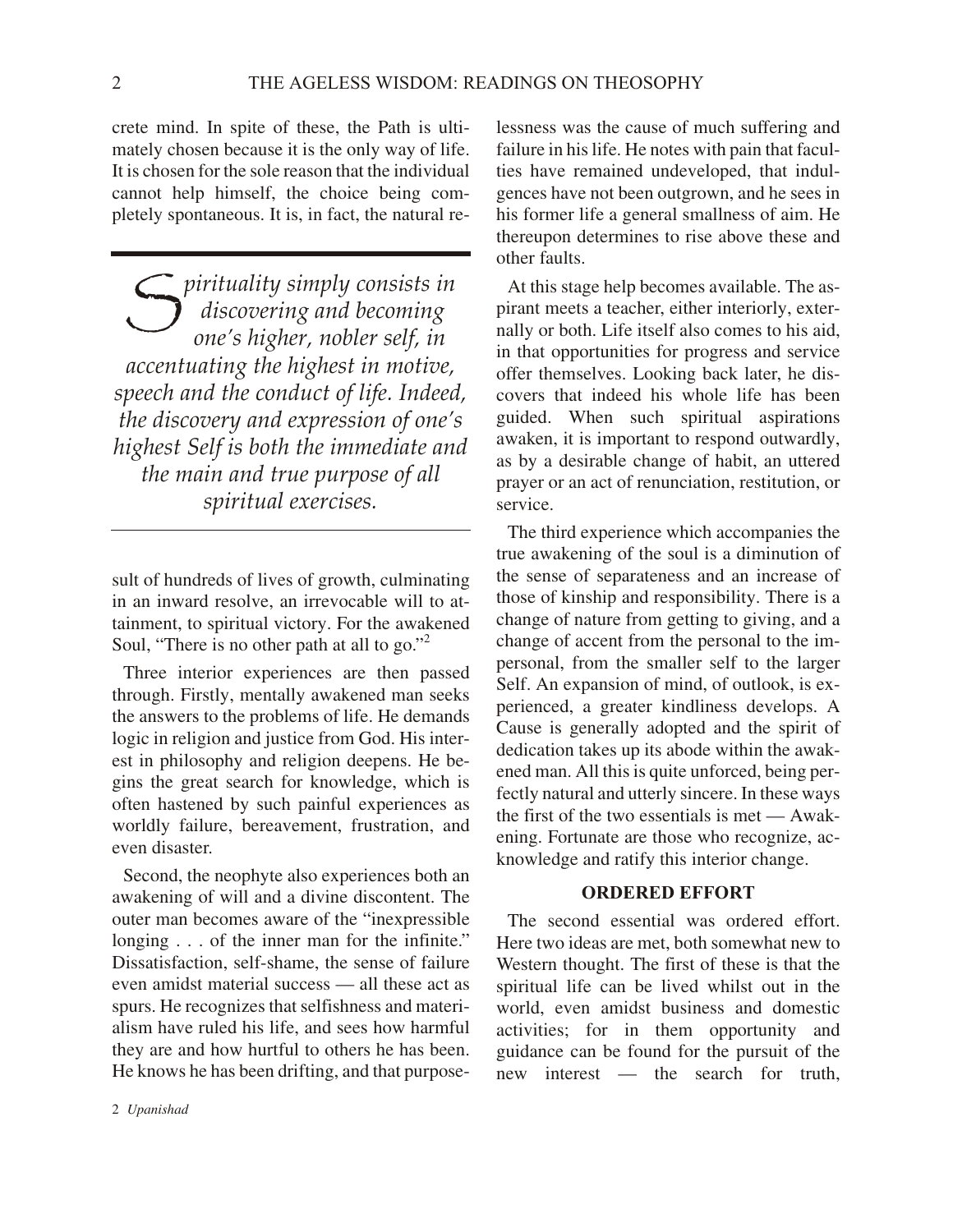understanding, power, reason and beauty in life. One qualification must, however, be made; this is that the means of livelihood must be neither ignoble nor hurtful to others, whether animals or men. The second idea is that the practice of the spiritual life is a science, an ordered, carefully organized effort being essential to success. This concerns the daily life of the aspirant, which must include regular meditation or prayer, study and character building, and self-giving in service without thought of return.

**Meditation.** Meditation is based on the fact that all man is seeking is within him; is, indeed, part of his inner Self. That Self must be found. To accomplish this regularity of effort is necessary, in order both to overcome the resistance of bodily habit, and by meditation to discover that which has now awakened — the Divine Self, the essential man behind the bodily veil. Meditation implies the daily withdrawal of thought from the transient towards the eternal, and a deepening interest in those things which are unchanging, undying, everlasting. The mind is turned from mortality to immortality, from the many to the One, and so from ignorance to truth. $3$ 

As a result of regular meditation man gradually comes to know himself as a radiant, immortal, divine being. Flamelit, he knows himself as a flame which is part of the Fire of God. He dwells upon this fact, for this realization of his own divinity is the immediate objective of meditation. The ultimate objective is to realize identity with the divinity in all. Success brings, even at the beginning, illumination, serenity, purity, power, growing inspiration, idealism, and a deepening sense of dedication. All these are greatly needed on the Path. Meditation is thus found to be important as a personal rule of life, a daily practice carried out with a strong will to achieve both illumination and a steady improvement of character. Such is the first factor in successfully following the spiritual way of life  $-$  regular daily meditation at the same time each day, preferably in the morning.

Knowledge and Character. The second factor consists of study for advancement in knowledge and of character-building. Without being morbidly introspective, the aspirant must intelligently and impartially study his own character and conduct. Bad faults must be eliminated, whilst malice, gossip, cruelty, selfishness, sen suality, hardness, hurtfulness, brutality, intolerance, self-righteousness,

 $\mathbf{I}$ *he third ex pe ri ence which ac com pa nies the true awak en ing of the soul is a diminution of the sense of sep a rate ness and an in crease of those of kin ship and re spon si bil ity. There is a change of na ture from get ting to giv ing, and a change of ac cent from the per sonal to the im per sonal, from the smaller self to the larger Self.*

untruth fulness, dishonesty and hypocrisy must, if they exist, speedily be outgrown; for they are the enemies of soul progress, obstacles to self-illumination.

**Service.** The third factor consists of service. implying that the aspirant is now outward-turned. He no longer lives for himself alone, but extends his help beyond his family to his neighbor, the community and the race. Such service may be regarded as active prayer which, moreover, is unfailingly answered. The doctor, for example, may regard himself as a channel for the healing life of God and of his Master. He stresses preventive medicine and — an ideal strange to the worldly mind seeks to eliminate all need for the medical profession. The teacher is as dedicated as a priest,

3 q. v. *Light on the Path, The Light of Asia, The Voice of the Silence, At the Feet of the Master, The Song Celestial*.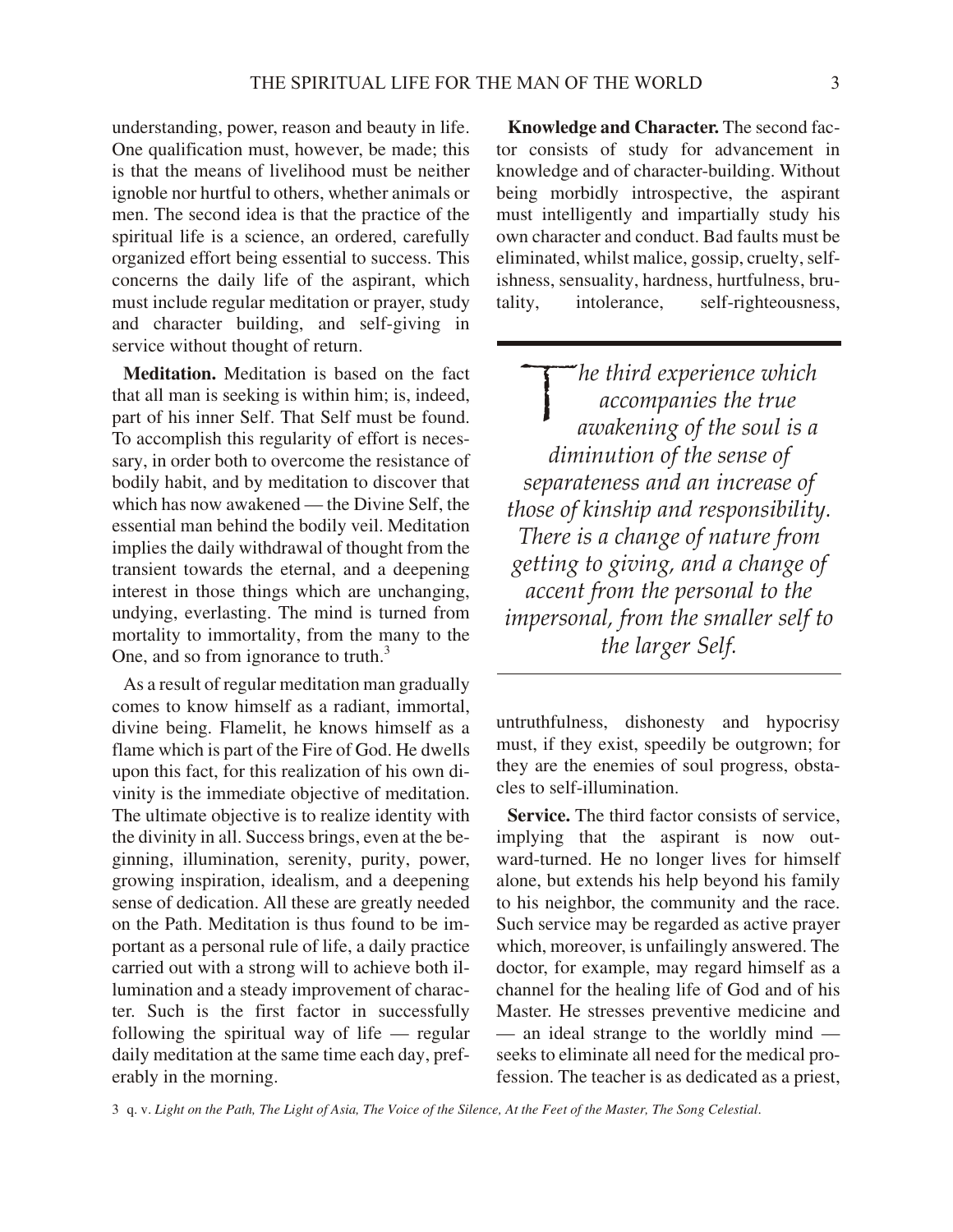serving more especially the God within child and adolescent. The government official endeavors to establish the ideal administration, the lawyer to become a personal counselor, a wise family philosopher and friend, and those responsible for the home to make it a place of beauty, happiness and peace, a spiritual and cultural center for all who live and enter there. All work is indeed, performed as part of the One Work and on behalf of the One Worker, is God. Business is

*he ultimate objective is to*<br>*realize identity with the*<br>*divinity in all Success bring realize iden tity with the di vin ity in all. Suc cess brings, even at the be gin ning, il lu mi na tion, se ren ity, pu rity, power, grow ing in spi ra tion, ide al ism, and a deep en ing sense of dedication. All these are greatly needed on the Path.*

regarded as part of the great business of the Solar System, and Deity is recognized in part as a Great Organizer Whom the dishonest trader degrades. All work in whatever field thus becomes dedicated work, performed on behalf of the One Worker, in His Name and Presence, and for Him.

Thus the path is indeed open for the man of the world, a change of accent and motive rather than of activity being involved. Although this change may at first seem to be rather forced and artificial, it is not really so. After the awakening, spirituality becomes increasingly natural and spontaneous. Service, for example, is not only natural but is clearly seen as the only way to happiness. True religion need not make one gloomy, severe or sad. On the contrary, the spiritual life is essentially the happy life, if only because purposeful. In loving service and a life of kindliness and helpfulness one may realize "joyfulness of the Divine Presence." Thus living, personal desire becomes submerged and service a rule of life. Self-forgetfulness is found to be the basis of all spirituality, and if there is renunciation, it is of but a single rose to obtain a tree bearing unto seventy times seven.

Dr. Annie Besant wrote:

"The life of the disciple is one long series of petty renunciations; one long series of daily sacrifices, one continual dying in time in order that the higher may eternally live. It is not a single deed that strikes the world with wonder which makes true discipleship, else were the hero or the martyr greater than the disciple. The life of the disciple is lived in the home, is lived in the town, is lived in the office, is lived in the market place, yea, amid the common lives of men. The true life of sacrifice is that which utterly forgets itself, in which renunciation becomes so common that there is no effort, that it be comes a thing of course. If we lead that life of sacrifice, if we lead that life of renunciation, if daily, perseveringly, we pour out ourselves for others, we shall find ourselves one day on the summit of the mountain, and shall discover that we made the Great Renunciation, without ever dreaming that another act were possible."

The Prophet Isaiah wrote:

"The wilderness and the solitary place shall" be glad for them [the redeemed]; and the desert shall rejoice, and blossom as the rose. . . . Then the eyes of the blind shall be opened, and the ears of the deaf shall be unstopped. Then shall the lame man leap as an hart, and the tongue of the dumb sing: for in the wilderness shall waters break out, and streams in the desert. And the parched ground shall be come as a pool, and the thirsty land springs of water: ... . And an highway there shall be there, and a way, and it shall be called The way of holiness; the unclean shall not pass over it; but it shall be for those: the way faring men, though fools, shall not err therein. . . the redeemed shall walk there: And the ransomed of the Lord shall return, and come to Zion with songs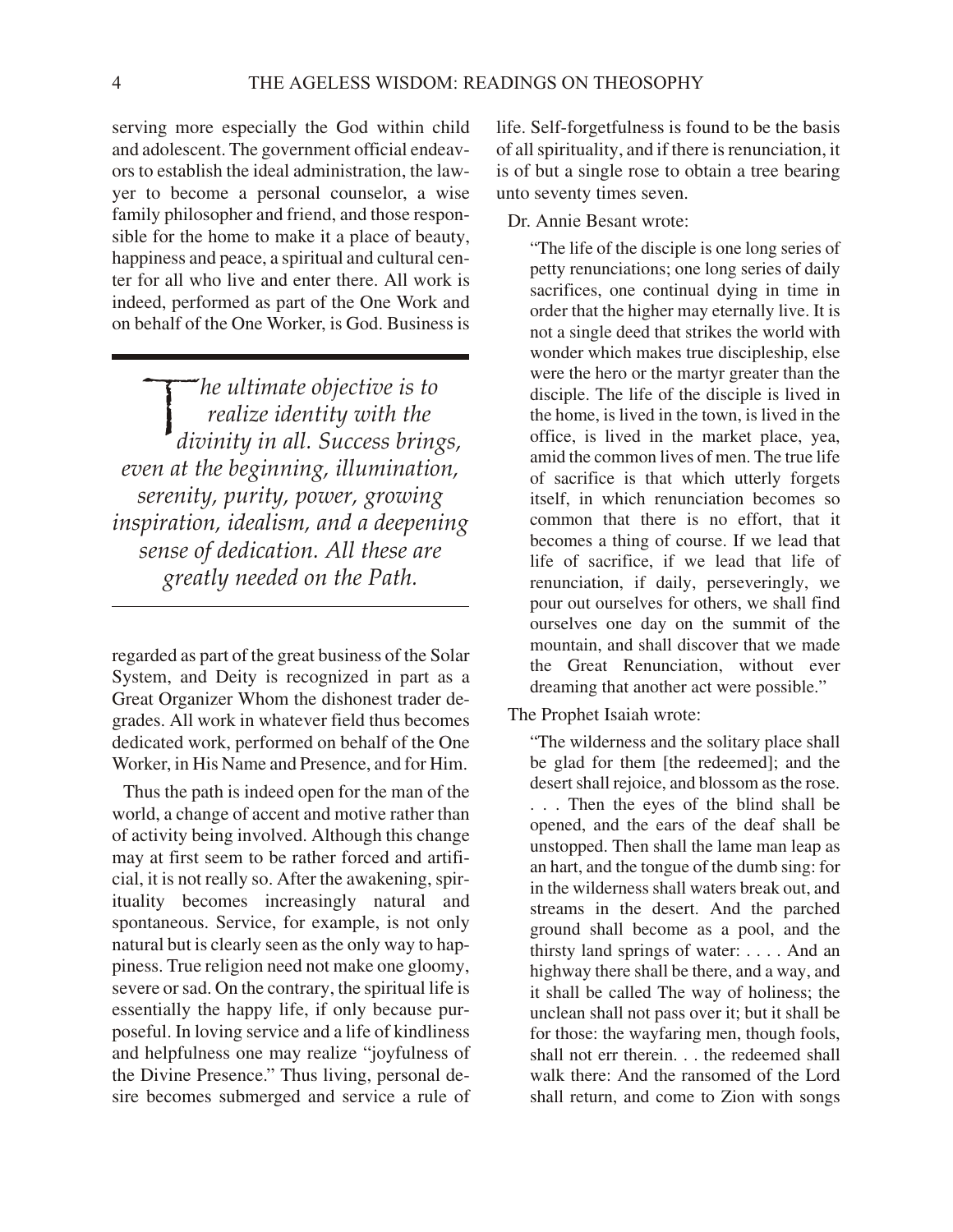and everlasting joy . . . and gladness, and sorrow and sighing shall flee away."<sup>4</sup>

#### **TO SUM UP**

The acceptance of idealism by an individual is an unforced, natural result of interior growth. It is spontaneous and unpremeditated, being the effect of entry into a new level of consciousness. The ideals which then become natural are to some extent reversals of those of the past. Hitherto he has lived, and quite naturally, in order to compete and to acquire; now he lives, just as naturally, in order to co-operate and to contribute. As the plant in the early stages of its growth acquires from the soil, from the air and from the sun, so also, before the birth of idealism in him, man lives to acquire. Eventually in the plant, an external change occurs; a new type of tissue appears — the bud. Within the bud is contained the promise of the fulfilment of plant life, the realization of the purpose of the plant existence. Quite naturally the bud is formed, develops and opens. Naturally, also, in due time the plant displays new attributes of flora, beauty, color and fragrance. Finally it achieves its immortality, the greatest miracle of its cycle of growth  $-$  the production of the seed through which the plant may perpetuate itself indefinitely.

The evolution of the soul of man follows the same pattern. At a certain stage of development man becomes spiritually awakened, and the bud — symbol and promise of spiritual beauty, fragrance and immortality — appears. In the fulness of time the bud is opened, and later the state is reached of the stature of the Perfect Man. The naturalness of this process is beautifully expressed in Tagore's words: "He who can open the bud, does it so simply." This awakening is the real conversion, such as that which came to St. Paul as a voice — that of his Higher Self. Ever after he was a changed man, changed from within.

All true idealists stand with St. Paul on the road to Damascus. Their response to idealism is as

*M hen the disciple is ready, the Mas ter ap pears." Once the ideal of the spiritual life is embraced, once the awakened in di vid ual be gins to lose him self in and give himself to a great Cause, then additional strength, outer guid ance and in ner il lu mi na tion come to him.*

natural as was his, and when this stage is reached, help is always offered. "When the disciple is ready, the Master appears." Once the ideal of the spiritual life is embraced, once the awakened individual begins to lose himself

#### **The Golden Stairs**

- *A clean life, an open mind,*
- *A pure heart, an ea ger in tel lect,*
- *An un veiled spir i tual per cep tion,*
- *A broth er li ness for all,*
- *A readi ness to give and re ceive ad vice and in struc tion,*
- *A loyal sense of duty to the Teacher,*
- *A will ing obe di ence to the behests of TRUTH,*
- *Once we have placed our confidence in, and be lieve that Teacher to be in pos ses sion of it;*
- *A cou ra geous en dur ance of per sonal in jus tice,*
- *A brave dec la ra tion of prin ci ples,*
- *A val iant defense of those who are unjustly attacked,*
- *And a con stant eye to the ideal of hu man pro gres sion and per fec tion which the* Secret Science depicts-
- *These are the golden stairs up the steps of which the learner may climb to the Tem ple of Di vine Wis dom*